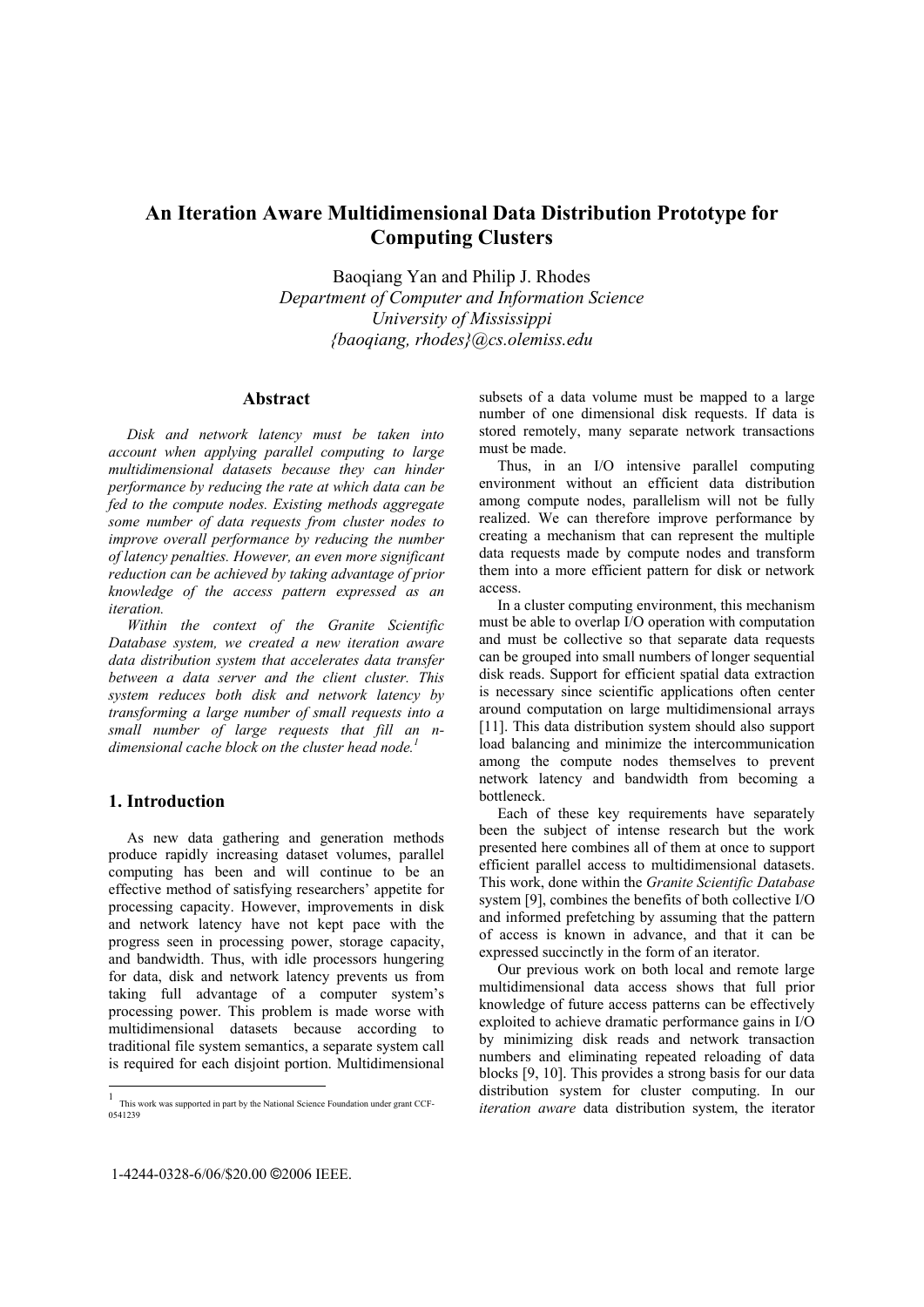that Granite relies on to iterate through an *n*dimensional data space also serves as an integrated descriptor of the access pattern for each compute node as well as the aggregated access pattern employed by the head node. This aggregated pattern is used to create a multi-dimensional cache block that improves performance by reducing the number of times disk or network latency penalties are paid.

After a brief review of previous work on I/O in parallel computing environment, we will give an introduction to the Granite system, focusing on the issues that are related to the efficient data extraction and distribution. We will then describe the framework of our data distribution system. A sample application that implements this framework is demonstrated and its experimental results are provided to confirm our arguments. We end with conclusions and future work.

### **2. Background**

The ever increasing discrepancy between processing capacity and storage I/O hinders the full realization of the computing power. Finding an efficient way to hide disk and network latencies will effectively improve the utilization of existing bandwidth and the data transfer rate to fast processing unit.

According to Gibson [2], there are only four techniques available for solving disk performance problems.

- increasing storage device parallelism
- more effective caching
- overlapping I/O with computation through prefetching
- more effective scheduling by reducing or rearranging data accesses

To address network latency, improvements can be made in the data transfer protocol, or multiple small requests are packed into a small number of large requests to reduce the number of times the latency cost is paid.

#### **2.1. Parallel I/O system**

Similar to the idea of introducing parallelism to increase computing speed, scalable I/O has been a topic of intense research interest and forms the basis of many high-performance computing systems [1].

The SIO Study [14] and the work of Nils and Kotz [6] tried to characterize file access in parallel scientific workloads. This provides some guidelines for highperformance parallel file system designers. Both of these studies concluded that a general parallel file system has to deal with both small accesses and large ones. Since performance for small, noncontiguous accesses is much worse than large accesses, the file system interface must change because it forces the programmer to break down parallel I/O activities into small, disjoint requests.

Little research has yet been done on I/O access patterns for parallel computing systems and there is no single, coherent model available. Most existing parallel file systems are architecturally dependent [4, 6]. Portability, if realized, is done through an abstract level atop multiple parallel file systems, such as ADIO in ROMIO [15], a portable implementation of MPI-IO. Similarly, PPFS [3] is a user-level library that abstracts away platform differences and allows various configuration tunings for experimental performance evaluation. However, it is reported that such systems have average I/O performance dramatically less than their reported peak performance [1, 5]. Parallel I/O system needs to be further standardized. Smirni [13] emphasizes that asynchronous and collective operations are imperative. ROMIO [15] is very effective in incorporating both types of operations through non-blocking I/O and generalized two-phase  $I/\Omega$ 

Although Granite does not yet support parallel I/O devices, it is a portable Java interface, and its iterator representation of access pattern is naturally suited to collective I/O via its *n*-dimensional caching mechanism, described in section 3.3. In contrast to systems that conduct caching via a one dimensional view of the file on disk, Granite's *n*-dimensional data view allows the easy construction of caches tuned to an *n*-dimensional access pattern.

#### **2.2. Prefetching and caching**

Prefetching can be an effective way to hide or minimize the cost of I/O stalling since it overlaps I/O operations with computation. Prefetching has widely been used in uniprocessor file systems. For parallel file system, PPFS [3] allows user to specify desired prefetching policy and it could be an aggregated one. Kotz *et al*. [4] presented a double predictor strategy, in which they use separate predictors for local-pattern and global-pattern work loads. They judge a prefetching policy to be practical when it is both effective, choosing the correct blocks to prefetch and efficient, having low overhead. This criterion is similar to our well-formed and practical cache block construction [9].

The accuracy of a prefetching policy will heavily rely on the correctness of the hints supplied to the prefetcher module. While other methods try to predict future access pattern based on the history of application's I/O behavior, Granite takes advantage of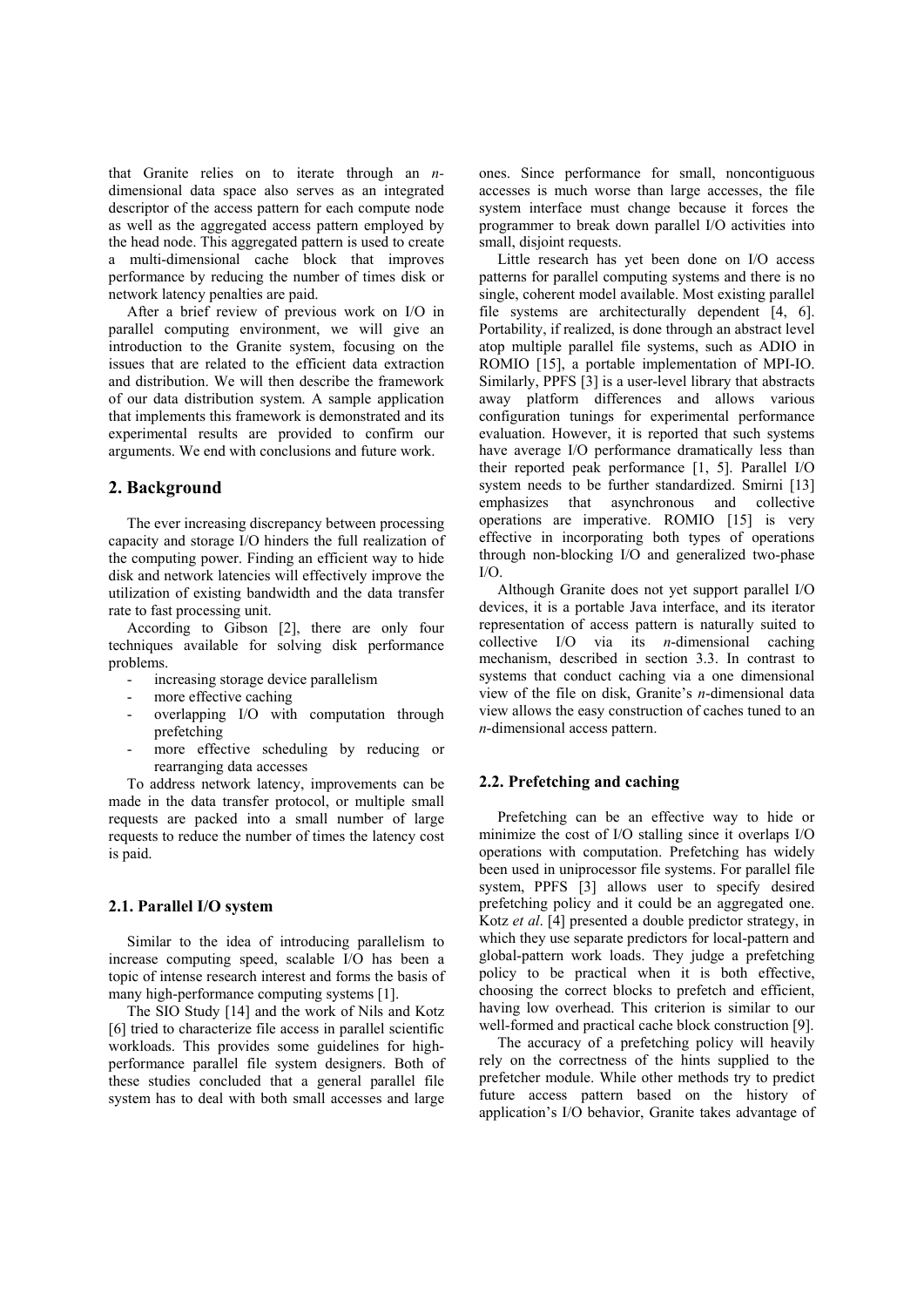full prior knowledge of future access pattern to generate caches that only contain the requested data and win best performance by making disk reads as large as possible using its *rod storage model*. In a cluster environment, this prior knowledge of access pattern can be further used to accurately build an aggregated cache block that contains the prefetched data for all the compute nodes. Unlike page based caching systems, Granite's cache blocks are *n*dimensional, making it particularly effective for efficient processing of spatial data.

Kotz *et al*. [4] use a prediction approach under the assumption that the complete access pattern is not available in advance. However, applications such as the Fast Fourier Transform, Wavelets, feature detection and the visualization demonstrated in this paper have access patterns that are know *a priori* and can be described using a Granite iterator. In such cases, the next access is known with certainty and does not have to be guessed.

# **2.3. Collective I/O**

Collective I/O has won much reputation in the data intensive parallel computing world. It is essentially an optimization of parallel I/O that combines applicationspecified information and system-level support to achieve an optimal scheduling that reduces disk latency and increases throughput. The underlying principle of collective I/O operations is to aggregate multiple requests into a single long I/O request, thereby minimizing the number of disk accesses. It does this by sorting requests from multiple processes according to the location of the data on disk, which requires (nonportable) operating system level support.

Collective I/O can be categorized as user-level or system-level. Examples of user-level methods include *two-phase I/O*, while system-level methods include *Disk Directed I/O (DDIO)* [5]. Both involve request sorting, but in two-phase I/O [8] the permutation phase does not overlap with I/O and it requires additional buffer space for the intermediate request shuffling, while DDIO allows the I/O nodes to sort the physical block request and transfer the requested blocks directly to the requesting processors.

Collective I/O is generally effective in that it is suitable for many parallel access patterns and assumes no specific physical data layout on disk. However, collective I/O does not overlap with computation since there is no prefetching involved. Collective I/O also assumes the availability of a high-performance message passing network because it requires a lot of communication on either client or server side to realize the real-time sorting among the requests.

#### **2.4. Informed prefetching for collective I/O**

According to [5], further optimization of collective I/O can be achieved by integrating prefetching with collective I/O, which brings the benefit of overlapping I/O with computation. Also, the problem of nonportable OS support required for request sorting can be avoided by using a more general framework which uses application supplied hints to inform the file system of future requests and relies on the file system disk queuing mechanism to implicitly do the request reordering according to the physical layout of the job blocks. This reordering delegation method is sensitive to the prefetching depth which takes effect by affecting the depth of the disk queues. The deeper the queues, the more reordering is possible and the higher the throughput. Since the prefetching depth has to be built up gradually based on previous data references, this method has a warming up phase that is used to gather enough hints to form deeper prefetching.

#### **2.5. Storage optimization of data on disk**

All the methods mentioned above assume that work is done on original datasets. But instead of adjusting application behavior or optimize disk scheduling to match the storage layout of original data, I/O performance can be improved in another way by changing data storage layout to suit the application requirement. For spatial scientific datasets, perhaps the best known method is chunking [11]. Chunking reorganizes a dataset into n-dimensional chunks according to the expected access pattern. Chunks, which may correspond to job blocks in a parallel context, are now units of data retrieval. Each chunk can be read with a single read operation.

Although Sarawagi et al. describe a generic chunking that does not require prior knowledge of the access pattern, the best results are obtained when the file is reorganized to suit a particular pattern. Unfortunately, for extremely large datasets it is impractical to make a copy of the dataset for each expected access pattern.

# **2.6. The advantages of granite iteration aware data distribution system**

With the exception of support for parallel I/O devices, our Granite iteration aware data distribution system for cluster computing includes the advantages of all other methods discussed above while avoiding their shortcomings.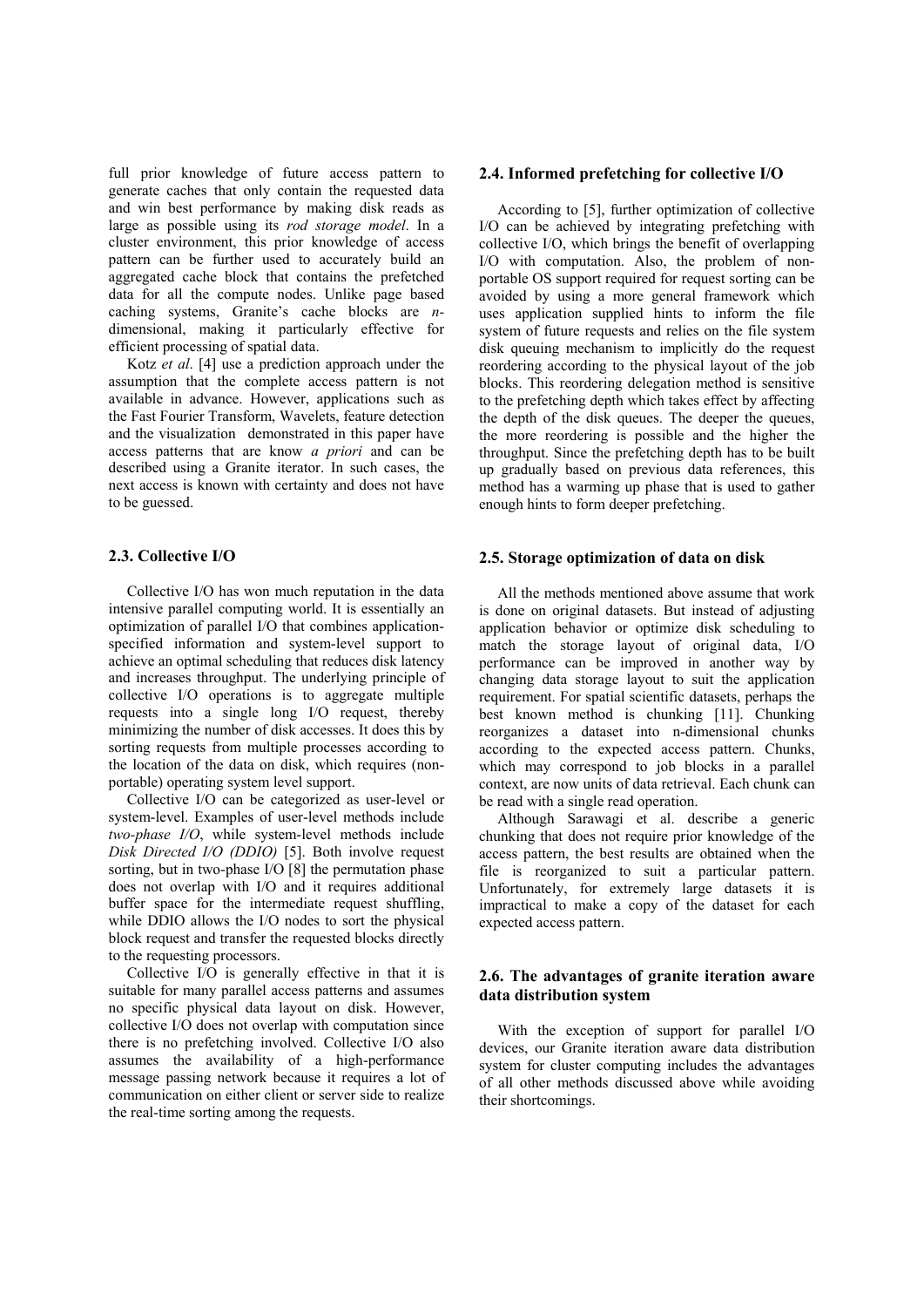First, armed with full prior knowledge of future access pattern, our spatial prefetching excludes any speculation about future access pattern that is common to hint-based prefetching techniques. This elimination of guessing completely avoids loading the wrong data. It also greatly improves I/O performance since explicit knowledge of the access pattern allows optimal scheduling that requires the least number of disk reads or network transactions. Such scheduling can be done without relying upon non-portable OS level support. This accurate prefetching can be done as deeply as available memory allows without any warm-up phase as in hint-based methods. Lastly, our data distribution system is a special version of collective I/O that does not employ dynamic data request reordering and thus can provide efficient performance without a highperformance message passing network.

### **3. Granite scientific database system**

The work presented here is done within the context of the datasource component of the Granite system, which handles array-based data. A datasource is conceptually an *n*-dimensional array containing a set of sample points. The array indices define the *index space*, also called a data volume. Each index space location has a collection of associated data values, called a *datum*. Datasources must handle two basic kinds of queries. A *datum query* specifies a single index space location, and is satisfied by the return of a single datum. A *subblock query* specifies an ndimensional rectangular region of the index space, and is satisfied by the return of a data block, which is conceptually an n-dimensional array of datums. Since the spatial data distribution entails block structured subset extraction, the subblock query is what we use here to demonstrate the efficiency of our data distribution system in a cluster environment.

# **3.1. Storage ordering**

A datasource is responsible for satisfying queries expressed in its n-dimensional index space by reading data from the file that is a one dimensional entity. It must therefore map its index space to file offsets, and does this with the help of an *axis ordering*. An axis ordering is simply a ranking of axes from outermost to innermost. The innermost axis of a storage ordering is known as the *rod axis*, where *rods* are series of elements that are contiguous in both the data volume and the one dimensional file. We call the axis ordering that maps the datasource to the file a *storage ordering.* 

From I/O point of view, a rod represents a single sequential disk read and the rod length represents the size of that sequential read. So the number of rods and their length contained in a cache block are the keys to measure the I/O performance of a prefetching and caching technique that uses an *n*-dimensional cache block. For example, to iterate through the same data volume with same amount of cache memory, the algorithm that generates cache blocks with longer and fewer rods is better because it needs fewer disk reads and generates better scheduling.

#### **3.2. Access pattern and iterator**

In the Granite system, the access pattern is represented as an iterator. The basic elements required to construct an iterator include a data source object, an iteration space, iteration block shape if doing block iteration, step in each dimension and the iteration axis ordering. An access pattern would not be complete if any of these is missing. In this case, the corresponding iterator can not be constructed or the access pattern can not be expressed by an iterator and conveyed to a datasource object. But, although the access pattern sent to datasource object has to be complete, user doesn't have to specify a definite one. An *indefinite access pattern* impose less restriction on the iterator construction and leave more chances for Granite to choose one that best match the data storage layout on disk. This *iteration ordering* determines the direction in which the iterator proceeds through the iteration space. The iterator has a value that changes with each invocation of the iterator's next() method. This value can denote either a single datum or in the case of a *block iterator*, an iso-aligned *n-*rectangular region.

Block iterators are a natural fit for a data intensive parallel computing environment that needs a spatial job block distribution mechanism. Generally, the performance of iteration over data stored on disk depends upon the relationship between the storage ordering and the iteration ordering. It is desired that the iteration ordering matches storage ordering because it would generate the longest rods and need to do fewer disk reads while satisfying data requests. We elaborate on this point in section 4.

# **3.3. Spatial prefetching**

A significant component of our caching strategy is to shape the cache blocks to most effectively improve I/O performance. We call this approach *spatial prefetching (SP),* a form of *Iteration Aware Prefetching*.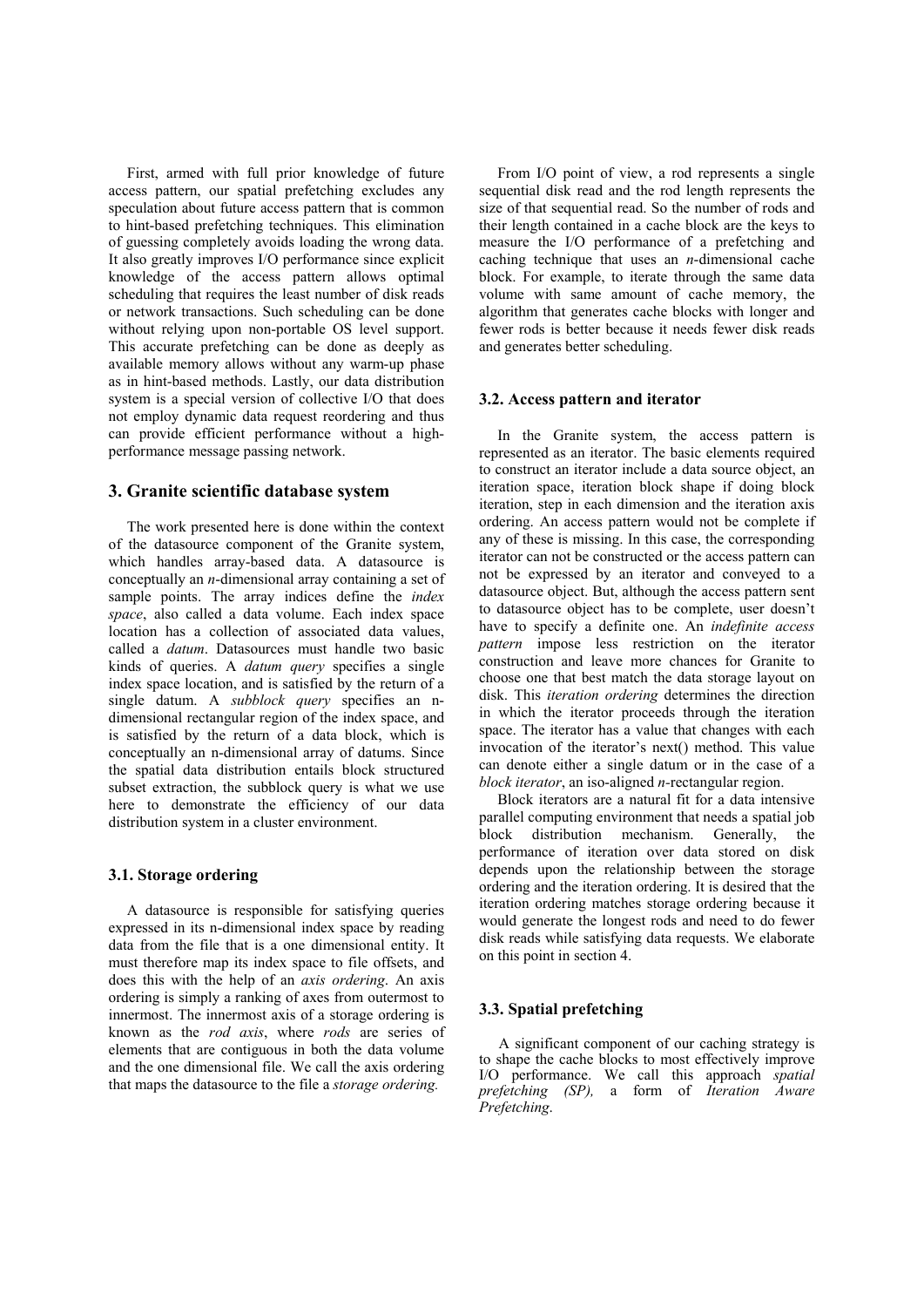





**Figure 1.** As the image plane passes through the volume, consecutive slices of data are blended onto the image plane. Here, the plane has been divided among four compute nodes.

In previous work [9], we described an algorithm for shaping *n*-dimensional cache blocks for iso-aligned datum, block and plane iterations. An important property of those algorithms is that they produce cache blocks that are *well formed* with respect to the iteration. This means that once the iteration leaves a cache block, it never revisits it. Therefore no replacement policy is necessary, and often only a single cache block is needed. In [10], we demonstrated that the well formed property is particularly valuable for remote access because of the expense of reloading discarded blocks across a network.

# **3.4. Remote data access**

The evolving high-performance Grid computing environment requires efficient remote data access and distribution over a long distance network. Improvements in disk access will not result in performance increases unless network latency is also addressed.

Collective I/O such as two-phase I/O and DDIO focuses on the reordering of requests for optimal disk scheduling to hide the disk latency. They don't pay much attention to remote data access which is very common in Grid computing environments where large multidimensional datasets are shared by different scientists. Instead, they rely on frequent network chats to do the intercommunication among the I/O nodes, and don't take into account the n-dimensional nature of spatial scientific data.

# **4. Application description - volume rendering using back-to-front blending**

The application that we use to demonstrate our granite system in a cluster environment is a typical volume rendering application using back-to-front (BTF) alpha blending. Alpha blending is a convex combination of two colors allowing for transparency effects in computer graphics [12]. For example, in figure 1, given a user specified viewing direction relative to a transparent data volume, the blending will start with the back of the volume and get the color data slice by slice. Each time a new data slice comes in, the data is assigned a color using a *transfer function* and is blended with the previous slice pixel by pixel using the following RGB alpha blending functions shown in figure 2. When this process eventually reaches the front surface of the volume, the final blended result color will be displayed on the image plane.

$$
R = A_s R_s + (1 - A_s) R_b
$$
  
\n
$$
G = A_s G_s + (1 - A_s) G_b
$$
  
\n
$$
B = A_s B_s + (1 - A_s) B_b
$$
  
\n
$$
A = A_s + (1 - A_s) A_b
$$

**Figure 2.** RGB Alpha blending functions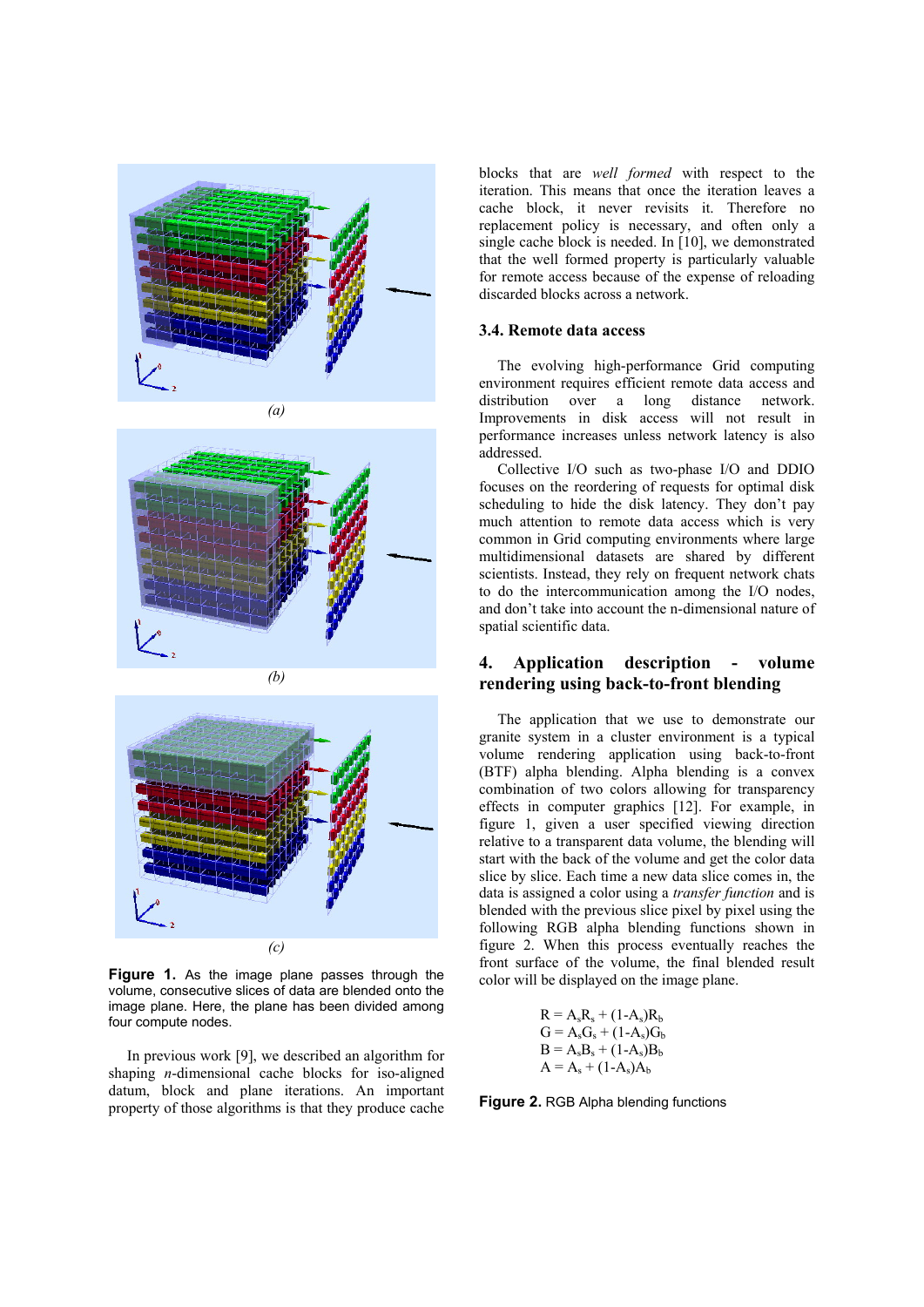This process requires iterating through the whole volume. However, there are many options to get the same final result even with the same viewing direction. To effectively implement it in a computing cluster environment, we have to figure out a way to evenly divide the jobs among the compute nodes while being able to efficiently load the data into memory when the dataset is too large to fit in the collective memory of the compute nodes.

In the general case the viewing direction is arbitrary, but for simplicity we have limited it here to the three major axes, as shown in figure 1.

### **4.1. Finding min and max**

The data values in a real dataset have arbitrary range, but must be mapped by the transfer function to RGB values between 0.0 and 1.0. This mapping requires us to know the range of data values before the blending process begins. We must therefore iterate through the dataset to find the minimum and maximum values. Fortunately this kind of preprocessing of the original dataset is only done once, and the result stored in a metadata file.

This preprocessing step is typical of an "embarrassingly parallel" application in which the job distribution mode does not matter at all. In particular, the result will be correct regardless of the order in which we iterate through the dataset, so the best strategy is just to choose the iteration ordering that matches the storage ordering and use available memory to build a cache block with the longest rods possible. Since the application does not specify a particular access pattern, we use the storage ordering to determine how we proceed through the data.

#### **4.2. Cache block shape and splitting**

Given a user specified viewing direction, the Granite system must perform two tasks in order to maximize the performance of the cluster. First, it must choose the shape of the *n*-dimensional cache block that the head node uses to access the disk or remote server. Second, this cache block must be *split* into *n*dimensional *job blocks* which are then distributed to the cluster compute nodes.

The shape of the cache block on the head node will determine the number of times disk and network latency costs are paid. To minimize disk latency penalties, we choose a cache block shape that maximizes the length of the rods comprising the cache block. Figure 1 shows the three possible cache block shapes for an example data volume. Clearly, the cache block shown in figure 1a has much shorter rods than in the other two cases, so performance would suffer due to a larger number of disk latency penalties. Since the cache block rod lengths are the same in figures 1b and 1c, choosing between them must be done by considering the number of cache blocks that must be read to process the entire data volume. If the data is stored remotely, each cache block retrieved from the server will incur network latency costs, so we should choose the cache block shape that minimizes the number of network transactions. Of course, in some cases, both disk and network latency costs will be equal for various shapes, and any shape can be chosen.

After the cache block shape has been chosen, we must decide how to split the block into the job blocks that are distributed to the cluster compute nodes. It is important that each section of the image plane be the sole responsibility of a single compute node in order to avoid dependencies and resource contention. For this reason, we never split the cache block along the view axis. Currently, we simply divide the cache block into n job blocks along one of the remaining axes, where n is the number of compute nodes. Since our current application does not require compute nodes to communicate with each other, we have found that choice of axis along which the data is split makes little difference to performance. However, in future we plan to consider the more complex case where compute nodes are not independent and the shape of the job blocks determines the number and size of the communications between them.



**Figure 3.** 3dknee images generated using our data distribution system on Orion cluster. The knee data is courtesy of Siemens Medical Systems, Inc.

#### **4.3. Data processing**

In our implementation, the data processing includes two steps, *slicing* and *blending*. After the job block is transferred to a compute node, it is still *n*-dimensional. Slicing is actually a block-iteration along the viewing axis of the in-memory data block itself. Since the slice is of same shape, so blending can be easily done.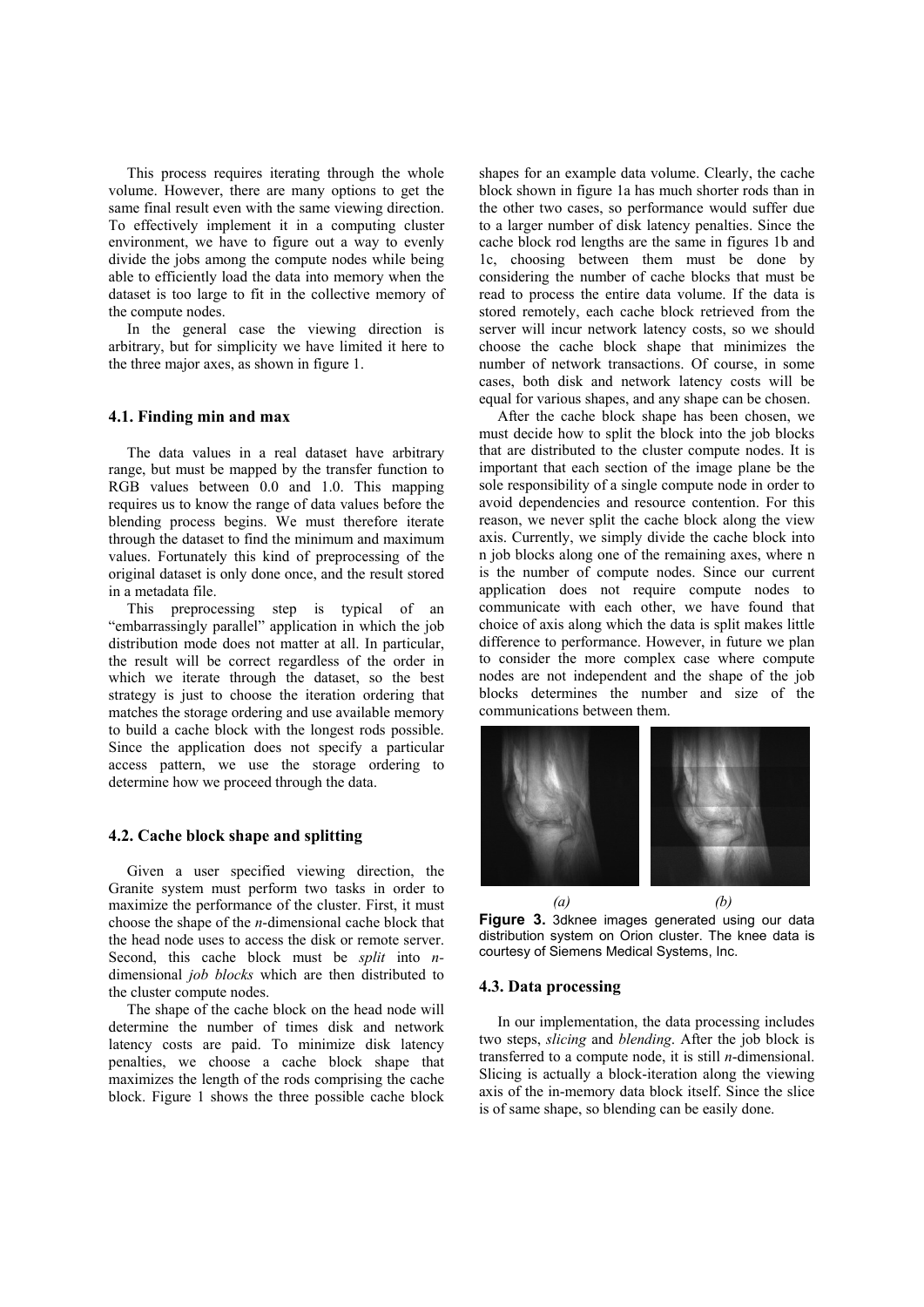#### **4.4. Image combination**

As described at the end of section 4.2, each compute node is responsible for its own section of the image plane. In order to form a complete image, these disjoint sections must be combined to form a single result image.

Figure 3 shows two 3dknee images generated using our data distribution system on a 12-node Orion cluster. Image 3*b* is intentionally left as seemingly partitioned to demonstrate the effect of job splitting and result image combination. Image *3a* is the actual generated image.

# **5. Iteration Aware data distribution prototype**

The above application is based upon our iteration aware data distribution prototype.



**Figure 4***.* Framework of Granite IADDP – Iteration Aware Data Distribution Prototype

# **5.1. Pattern converter**

When the user does not know or does not care about the exact pattern data is accessed, the user can specify as little constraint as they want on the access pattern. All other job is done automatically by what we call pattern converter. A pattern converter is a facility that accepts an indefinite access pattern and generates a complete one by putting more constraints on it. The new constraints would make the final access pattern one that can create the best cache shape mode and thus bring best I/O performance.

In cluster environment, the pattern converter takes the responsibility of integrating job distribution into iterator construction. After that, the iteraor not only contains the description of the iteration, but also contains the job distribution pattern. Armed with this enhanced complete iterator, the datasource object would not only extract the right data but extract it most efficiently and distribute them evenly.

At the same time, it also generates a coordinate system that is used to combine the results later.

#### **5.2. Optimizing scheduling of job distribution**

Our data distributor is responsible for satisfying the data requests from compute nodes as requested. But the processing speeds of different nodes might be different though not of a quite high probability in cluster environment. Since our system does not support parallel device yet, the datasource object relies on an iterator calling next() to specify the job block bounds and then issue jobs to compute nodes. Since this call can only be made one at a time, latter nodes will have to wait until all other front nodes are satisfied. To avoid this non-frequent but existing waiting, we use a data pool to hold the extracted data for each compute node even the data requests are not received yet. The earliest request for each round of data distribution will spark the data assignment and extraction from disk if not in memory. We call this data pre-allocation. This is an optimization with an assumption that the compute nodes are not so heterogeneous in terms of their speed, because that would cause much memory overhead. That can speed up the prefetching and increase the overlapping between disk I/O and data processing with a reasonable amount of memory overhead in cluster environment. Actually, it might be better to parameterize it whether using this or not.

### **5.3. In memory job block splitting and data processing**

Once each compute node gets a job block, there is a in-memory data block splitter which is actually a worker datasource object that takes the new job block, updates its content and generates further application specific data iteration and distribution in arbitrary ways. So, this two-level datasource design enables the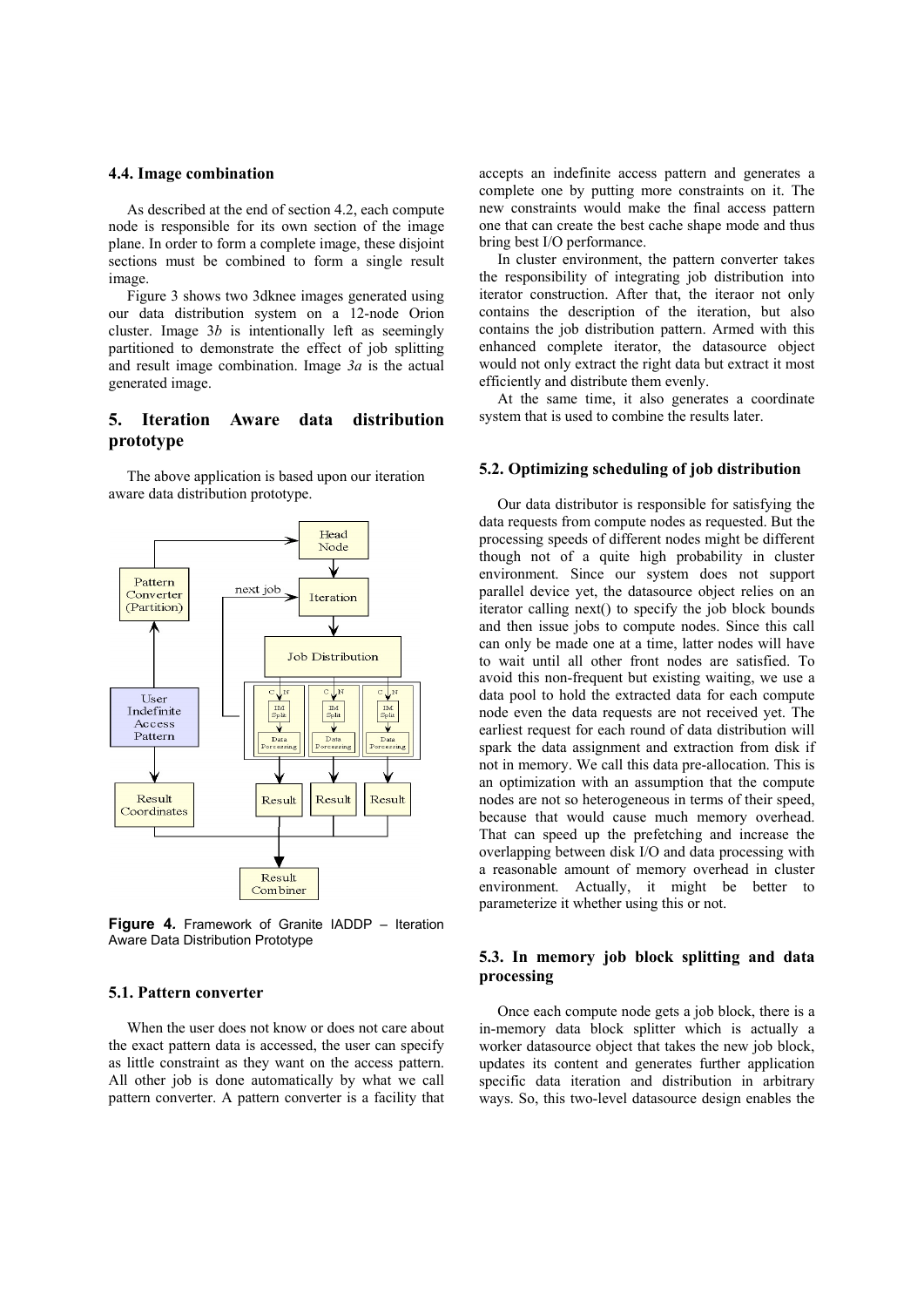reconciliation between the iteration ordering that is suitable for disk data extraction and the iteration ordering suitable for application when they conflict. Since the data is already in the high speed main memory, different data splitting methods for in memory data block do not show much performance difference anymore, as confirmed in the results. So, the main performance gain using spatial prefetching is on hiding disk latency.

Generally speaking, low level memory hierarchy is the bottleneck of whole I/O system. The more expensive data extraction is delayed to later high level memory hierarchy, the more performance increase we will get. Our goal is to transform the more detailed data splitting, which otherwise means more operations on high latency device, to large efficient I/O from secondary storage and network. This has to be realized by knowing the exact access pattern beforehand and supporting collective I/O operations. So, we believe our spatial prefetching and caching apply to the whole storage hierarchy.

### **5.4. Result combiner**

As explained in section 4.2, our current implementation does not yet support interdependent processing. Each compute node is responsible for producing results without communicating with other nodes. Unless the user requires them be stored separately, all the partial results will be combined into one single result.

When required to combine partial results, the Granite system will maintain the relative position of the results using a coordinate system to ensure proper assembly of the final result. The final whole result could have a 2D plane shape as in our sample application, or a 3D volume as with a volume filtering or feature detection program.

When the user wants to keep the partial results stored separately, our system can generate the corresponding metadata so that the final result can be constructed at a later time.

Such a facility is of particular interest with extremely large datasets where the results of processing are inconveniently large. For example, researchers in a Grid computing environment might prefer to locate and retrieve selected subsets of the result of a computation, rather than have to download the entire volume of results. Such functionality requires metadata support for n-dimensional subsets of data volumes, an area that we are currently investigating [7].

**Table 1.** Local cluster data distribution performance results using Granite spatial prefetching and caching. All results are in seconds.

| View<br>Axis | 256MB SP Cache |     |        |     |        |    |  |
|--------------|----------------|-----|--------|-----|--------|----|--|
|              | Case A         |     | Case B |     | Case C |    |  |
|              | Н              |     | H      |     | H      |    |  |
|              | 65             | 63  | 164    | 152 | 84     | 79 |  |
|              | 83             | 81  | 163    | 153 | 65     | 62 |  |
|              | 161            | 163 | 88     | 88  | 72     | 72 |  |

**Table 2.** Local cluster data distribution performance results without using Granite spatial prefetching. All results are in seconds.

| View<br>Axis | File System Cache Only |     |        |     |        |     |  |
|--------------|------------------------|-----|--------|-----|--------|-----|--|
|              | Case A                 |     | Case B |     | Case C |     |  |
|              | Н                      |     | H      |     | Н      |     |  |
|              | 82                     | 78  | 988    | 227 | 93     | 198 |  |
|              | 94                     | 72  | 999    | 149 | 82     | 60  |  |
|              | 234                    | 152 | 190    | 80  | 85     |     |  |

# **6. Experimental results**

In order to verify that Granite makes the correct choices when choosing the cache and job block shapes, we ran tests for a variety of different configurations. The tests were performed on a 12-node Orion cluster with a Seagate Barracuda drive with 11.5ms average seek time. The number of working compute nodes is adjustable. Remote tests transferred data between a client at the University of Mississippi and a server at the University of New Hampshire. The server is a single processor Pentium 4 machine with a 2.4Ghz CPU and 2GB of RAM running the Linux operating system. The server has a 7200 RPM disk with a 9.3ms average read seek time.

#### **6.1. Local test results**

In all result tables, cases A, B and C correspond to the different cache block shapes as shown in figure 1. H and V denote horizontal and vertical splitting for the same cache block shape.

Tables 1 and 2 show the times for a  $512x512x1024$ subset volume rendering of a 1024x1024x1024 4GB float data volume using 256MB SP Cache and 8 compute nodes. These results confirm that by using spatial prefetching and caching, our data distribution system outperforms file system caching alone when dealing with large n-dimensional datasets.

The exception comes when the job splitting does not break the original long rods otherwise formed by our spatial caching. In this case, spatial prefetching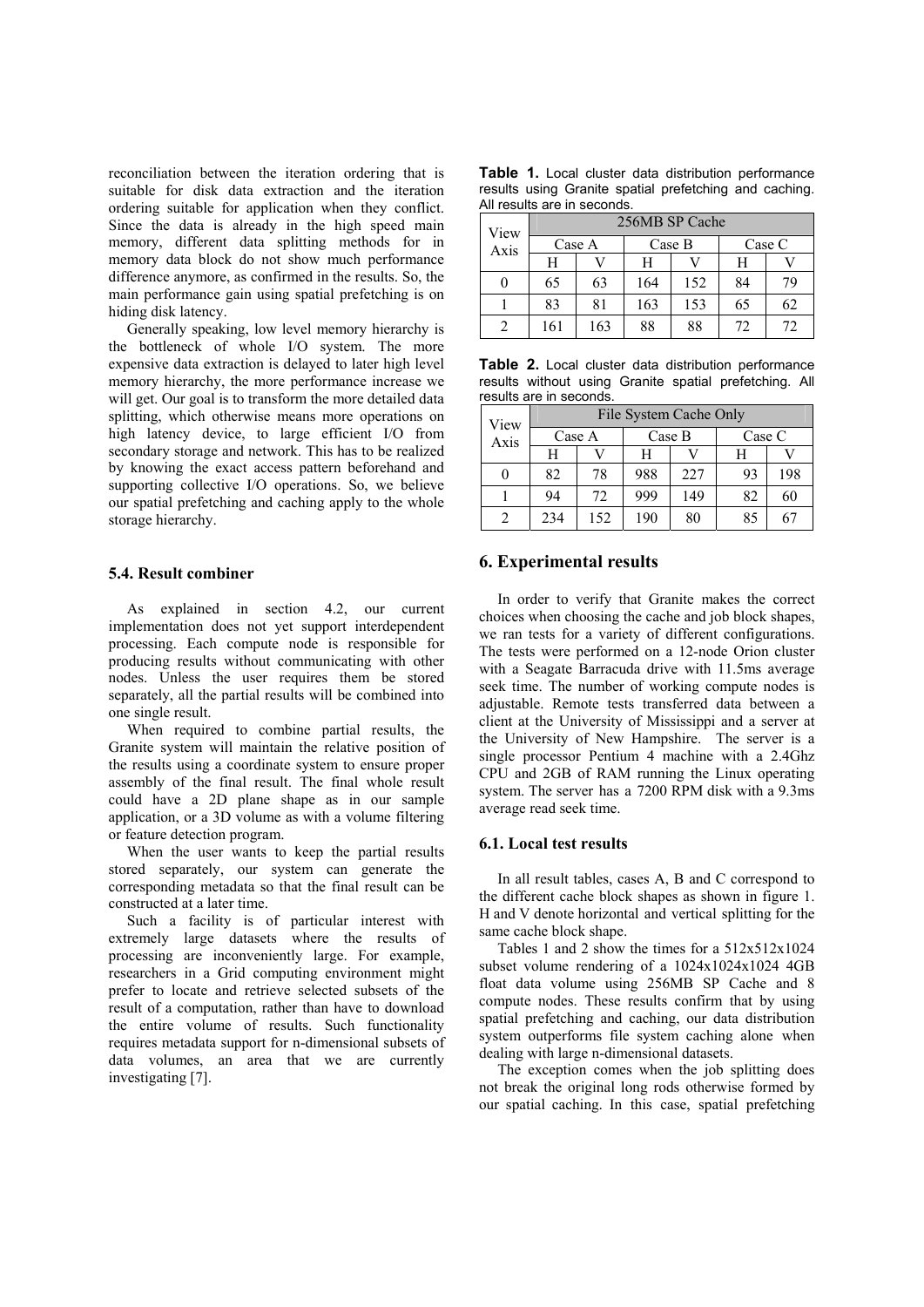offers no advantage, and incurs some additional overhead. In the other cases, however, the benefit of collective I/O and spatial prefetching in our distribution system beats file system caching. We are speeding up the rate of data transfer from head node to compute nodes by minimizing the number of read operations made to disk. This optimization is made possible by maintaining an *n*-dimensional view of the data throughout the system.



**Figure 5.** Case 0BH. Without spatial prefetching and caching, total disk reads increase 4 times since the rod is split into 4 separate disk reads.



**Figure 6.** Case 1CH. Without spatial prefetching and caching, the total disk reads do not change since the rod is not split.

It is also apparent that the spatial prefetching results show little sensitivity to the splitting mode. By using collective spatial prefetching and caching, the cache block is now the logical unit of I/O operation. So, the overall I/O performance is determined mostly by how fast the collective cache block can be loaded into memory and how many cache blocks are required for the whole data volume. Since the job splitting is done in memory after the data is extracted from disk or received from network, the total I/O time is not affected by splitting modes very much. A specific example is shown in the comparison of the two cases in figure 5 and figure 6, which correspond respectively to case 0BH and 1CH respectively in the result table.

 In the data distribution without spatial prefetching, job blocks read directly from disk result in a large number of small read requests. If the rod length is much shorter than before, as shown in case 0BH, the performance would also drop strikingly (e.g. a factor of six) compared with spatial prefetching.

In other cases the magnitude of performance gains due to spatial prefetching are not quite so big. This is because the job blocks given to the compute nodes are fairly large. So, even without spatial prefetching, the read requests made to disk are relatively long, and have good locality. In such cases, the marginal benefit of spatial prefetching is lower, but still noticeable. Performance gains are determined largely by the ratio between length of the rods used to fill the cache block on the head node and the rods used to fill job blocks read without the benefit of spatial prefetching. This ratio can be improved either by allocating more memory to the spatial prefetching cache on the head node, or by reducing the size of job blocks, perhaps due to the addition of more compute nodes. In this second case, benefits should be even more apparent because the additional computational power will make I/O costs a larger part of the total execution time.

#### **6.2. Remote test results**

The dramatic performance gains in our iteration aware remote data access encourage us to integrate our data distribution system with remote data access. This is very important direction because Grid computing is more and more popular since it advocates resource sharing. Efficient data access within Grid environment will improve the exploitation of the whole Grid's computing capacity.

Tables 3 and 4 on next page show the times for a 512x512x512 subset volume rendering of 518x518x518 556MB float data volume using 128MB SP Cache and 8 compute nodes.

As seen from these two tables, using Granite collective spatial prefetching and caching for remote data access is also very effective for hiding network latency and increasing the utilization of network bandwidth. As in local tests, greater performance gains are achieved when the collective prefetching forms a cache block that would otherwise be broken into many small data requests requiring small separate network transfers. Granite realizes this by creating a